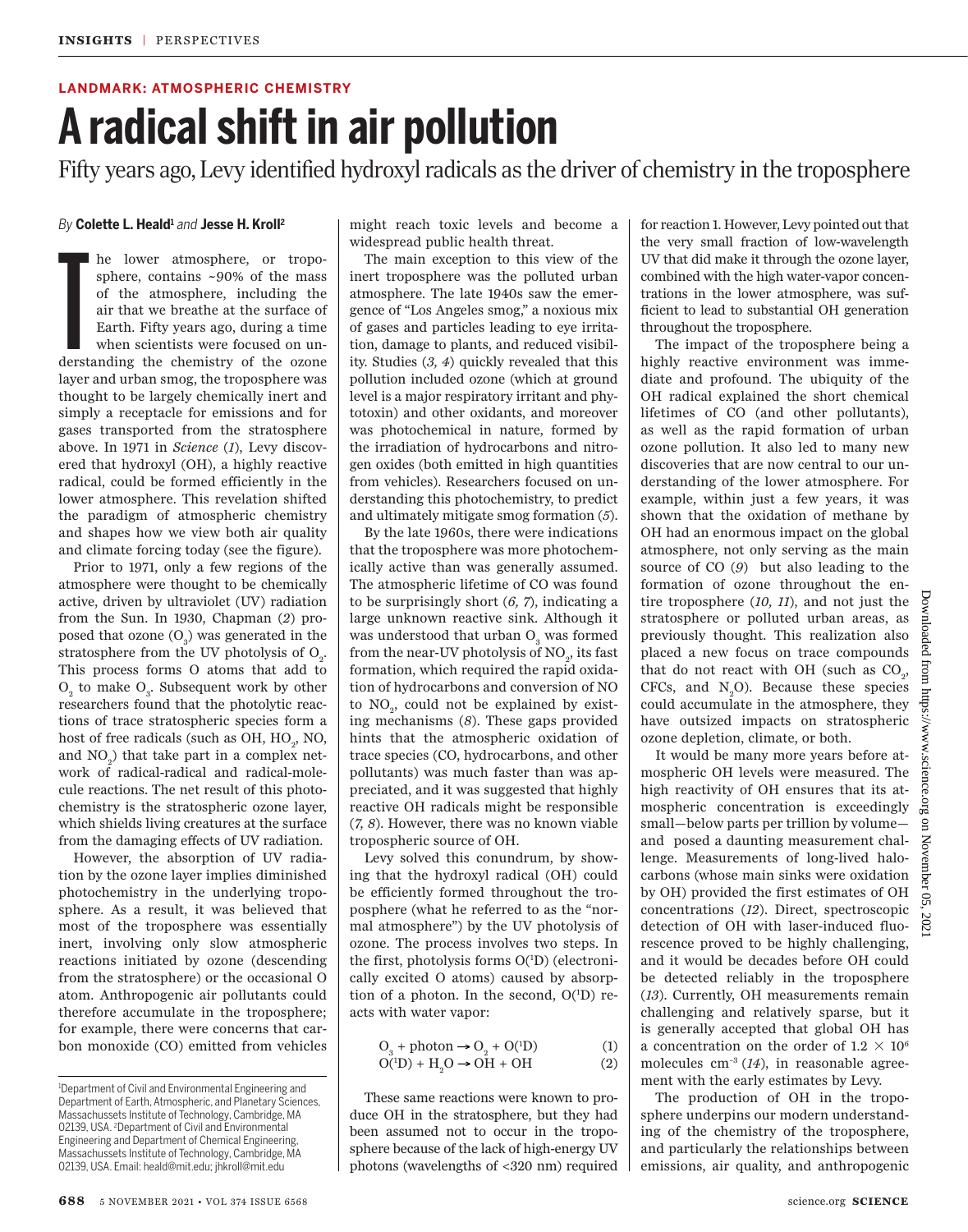## **A century of atmospheric chemistry**

The timeline shows key discoveries in tropospheric chemistry and its effects on our understanding of pollution. In 1971, Levy showed that hydroxyl radical (OH) could be formed efficiently throughout the troposphere, when it had been thought that such radicals could only be generated in the stratosphere. The ubiquity of tropospheric OH gives rise to complex networks of chemical reactions that control the levels of air pollutants and climate forcers. The ongoing study of this chemistry, from 3D models, laboratory investigations, and fieldwork, continues to inform our understanding of tropospheric pollutants and efforts to mitigate their effects.



climate change. To illustrate this point, consider a hypothetical world without tropospheric OH. Leading air pollutants of concern, which are typically regulated for their deleterious effects on human health, would shift toward primary (that is, directly emitted) species. For example, as feared in the 1960s, the present-day tropospheric burden of CO would soar, putting a large fraction of the global population at risk for CO poisoning. Similarly, concentrations of sulfur dioxide  $(SO_2)$  and nitrogen oxides  $\left(\mathrm{NO}_{x}\right)$  would rise along with attendant exposures to  $\mathrm{SO}_2$  and  $\mathrm{NO}_2$  that increase the risk of respiratory disease.

At the same time, concentrations of secondary pollutants would fall. In a troposphere without OH, there would be little to no tropospheric production of  $O_3$  and thus no urban  $O_3$  air quality concerns, largely alleviating the health burden of  $O_3$ . Fine particulate matter (P $M_{2.5}$ , particles less than  $2.5 \mu m$  in diameter), which leads to the premature deaths of millions of people every year, would also decrease sharply because of lower formation rates of secondary sulfate, nitrate, and organic aerosols. Air quality regulation, both policy and the deployment of control technology, would be far simpler, because pollutants of concern could be moderated directly (and linearly) through emissions cuts.

Similarly, Earth's climate and our understanding of anthropogenic climate forcing would also be greatly altered in a world without tropospheric OH. Atmospheric concentrations of methane, a leading greenhouse gas, would surge. However, given that a substantial fraction of methane sources are natural, methane would have accumulated in (and warmed) the preindustrial atmosphere, such that anthropogenic additions of methane would contribute more modestly to climate forcing. Coupled with the lack of anthropogenic  $\mathrm{O}_\mathrm{3}$  production in the troposphere and the greatly diminished anthropogenic source of  $PM_{25}$ , there would be much less climate forcing from what are currently referred to as short-lived climate forcers (SLCFs).

It is also probable that a troposphere without OH would produce any number of new environmental concerns. Longerlived tropospheric gases could be transported upward to the stratosphere, likely exacerbating the destruction of the ozone layer. Concentrations of harmful pollutants known to be removed by OH could increase rapidly and require new air pollution policies. The production of OH in the troposphere, identified 50 years ago by Levy, precludes this counterfactual of a simple but markedly different troposphere.

In 1971, the work of Levy showed that, counter to prevailing assumptions at the time, the lower atmosphere is not inert, but rather is a complex chemical reactor. This revelation is what necessitated and created the field of tropospheric chemistry. The work of the last 50 years has revealed generations of oxidative chemistry in the troposphere, highlighted the prominence of secondary pollutants, identified intricate interactions between natural and anthropogenic emissions, and elucidated the nuanced response of air pollutants and SLCFs to regulatory policies and a changing climate. It would be convenient but unrealistic (and even counterproductive) to assume that air-pollution policy can be developed with a knowledge of emissions alone. The challenge initiated by Levy is to understand how these emissions evolve in the reactive troposphere.  $\blacksquare$ 

#### **REFERENCES AND NOTES**

- 1. H. Levy 2nd, *Science* 173, 141 (1971).
- 2. S. Chapman, *Mem. R. Meteorol. Soc*. 3, 103 (1930).
- 3. A. J. Haagen-Smit, *Ind. Eng. Chem*. 44, 1342 (1952).
- 4. A. J. Haagen-Smit, C. Bradley, M. Fox, *Ind. Eng. Chem*. 45, 2086 (1953).
- 5. P. A. Leighton, Photochemistry of Air Pollution, in *Physical Chemistry: A Series of Monographs,* E. Hutchinson, P. Van Rysselberghe, Eds. (Academic Press, 1961), vol. 9.
- 6. E. Robinson, R. C. Robbins, "Sources, Abundance, and Fate of Gaseous Atmospheric Pollutants" (Stanford Research Institute, 1968).
- 7. B. Weinstock, *Science* 166, 224 (1969).
- 8. J. Heicklen, K. Westberg, N. Cohen, "The Conversion of NO to NO<sub>2</sub> in Polluted Atmospheres" (The Pennsylvania State University, Center for Air Environment Studies, 1969).
- 9. J. C. McConnell, M. B. McElroy, S. C. Wofsy, *Nature* 233, 187 (1971).
- 10. W. Chameides, J. C. G. Walker, *J. Geophys. Res*. 78, 8751 (1973).
- 11. P. Crutzen, *Pure Appl. Geophys*. 106, 1385 (1973).
- 12. H. B. Singh, *Geophys. Res. Lett*. 4, 101 (1977).
- 13. P. S. Stevens, J. H. Mather, W. H. Brune, *J. Geophys. Res. Atmos*. 99, 3543 (1994).
- 14. M. Rigby *et al*., *Proc. Natl. Acad. Sci. U.S.A*. 114, 5373 (2017).

#### **ACKNOWLEDGMENTS**

We thank H. Levy for his insight and feedback.